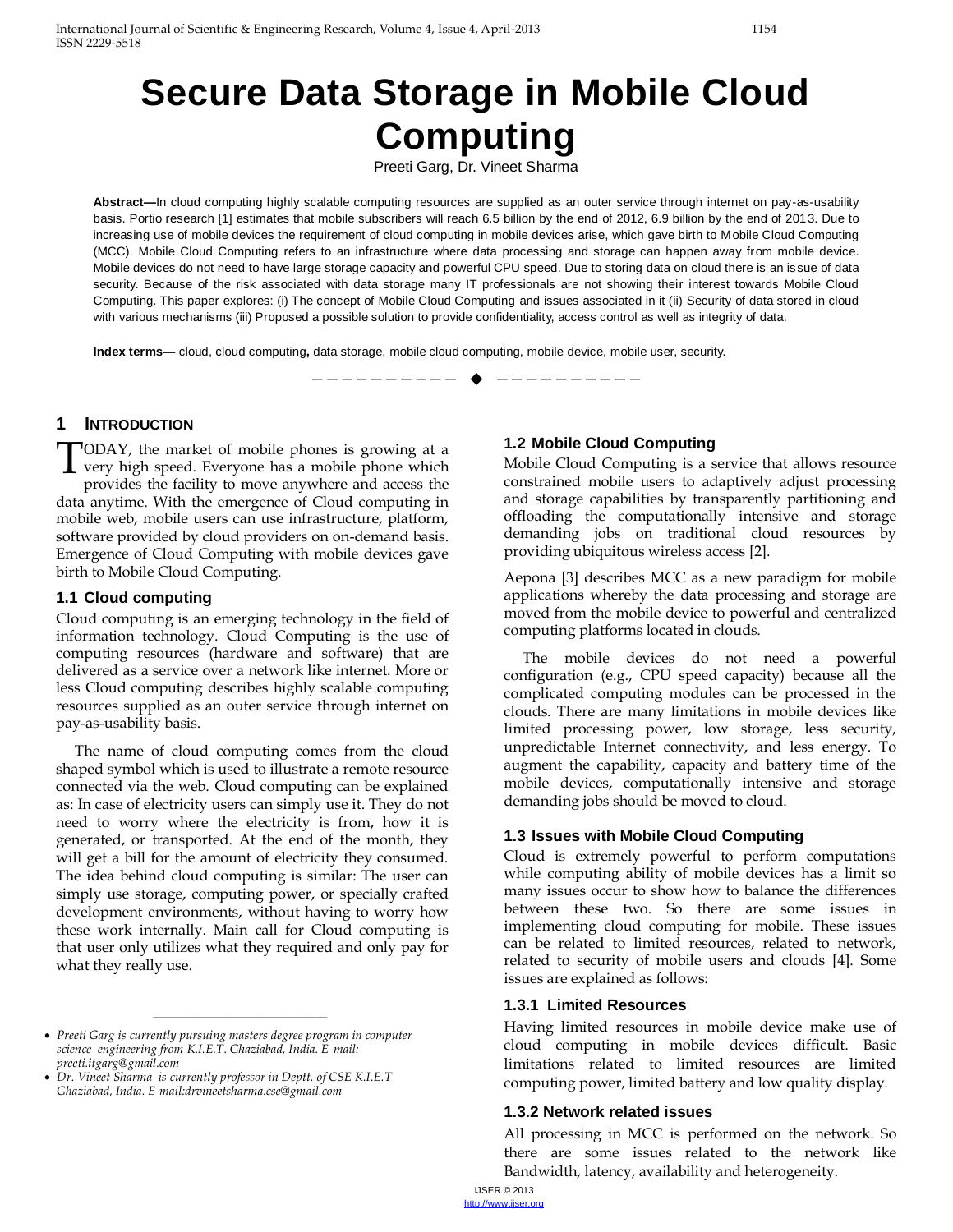## **1.3.3 Security**

Most of mobile devices have almost same functionalities like a desktop computer. So mobile devices also have to face a number of problems related to security and privacy. To overcome this problem threat detection services are now performed at clouds but this also has to face a lot of challenges. Some security issues are like device security, privacy of mobile user and securing data on cloud etc. There are so many security threats like viruses, hacking, Trojan horses in mobile devices also. The use of global positioning system (GPS) in mobile devices gives birth to the privacy issues.

## **2. SECURITY IN MOBILE CLOUD COMPUTING**

## **2.1 Security framework in Mobile Cloud Computing**

Mobile cloud computing is growing day by day due to the popularity of cloud computing and increasing uses of mobile devices. Many researchers are showing their interest towards this technology. There are many issues in mobile cloud computing due to many limitations of mobile devices like low battery power, limited storage spaces, bandwidth etc. Security is the main concern in mobile cloud computing. Security in mobile cloud computing can be explained by broadly classifying it into 2 frameworks [5].

## **2.1.1 Security of data/files**

The main issue in using mobile cloud computing is securing the data of mobile user stored on mobile cloud. The data/file of a mobile user is very sensitive; any unauthorized person can do changes in it, to harm the data. So the main concern of cloud service provider is to provide the security of data/files created and manipulated on a mobile device or cloud server. The data/file security is very essential for owner of the data/file as it can contain any confidential information of his.

## **2.1.2 Security of mobile applications or application models**

Securing the mobile applications or application model is also important because these provide better services to mobile users by utilizing cloud resources. These mobile application models use the services of the cloud to increase the capability of a mobile device.

In this paper we are going to discuss the security of data or files of mobile users stored on mobile cloud.

## **2.2 Why data storage security is needed**

The data of owner is stored on the cloud server; once the data is stored the owner does not have that data on his own device. Thus, there is risk related to data security and confidentiality of the data. It is not accepted by the owner that his data/file is disclosed to someone who is not an authorized person. Before discussing why data security is needed there is a need to discuss the security threats to the data stored on the cloud. There are following security risk related to data stored on the cloud server.

These attacks affect the data stored on the cloud. For owner the integrity of the data is very important. If any unauthorized person performs changes in data of other person then it can harm the integrity of the data. Any person after finding confidential information of other person can harm that person. So, data confidentiality is also a concern of data owner. Authentication of user is also important to verify who the originator of the file is.

TABLE 1 DIFFERENT SECURITYTHREATS

| Name of the Attack       | <b>Description</b>                                                                                        |
|--------------------------|-----------------------------------------------------------------------------------------------------------|
| Information disclosure   | The secure information of owner is disclosed<br>to any unauthorized user.                                 |
| Tampering                | When any unauthorized person does some<br>changes in other user's data.                                   |
| Repudiation              | When a person refused after sending a<br>message that he did not send it.                                 |
| Viruses and worms        | These are very known attacks. These are the<br>codes whish degrade the performance of any<br>application. |
| <b>Identity Spoofing</b> | In this attack a person impersonate as<br>someone who is the owner of the data.                           |

# **3. DATA STORAGE SECURITY WITH VARIOUS AVAILABLE SOLUTIONS**

For the last few years Mobile Cloud Computing has been an active research field, as mobile cloud computing is in initial stage, limited surveys are available in various domain of MCC. In this paper our main focus is on securing the data storage in mobile cloud computing. Significant efforts have been devoted in research organizations to build secure mobile cloud computing. This paper explores the various methodologies for data security in Mobile Cloud Computing.

**Itani et Al.** [6] proposed an Energy efficient framework for integrity verification of storage services using incremental cryptography and trusted computing. In this paper the authors provided a framework for mobile devices to provide data integrity for data stored in cloud server. Incremental cryptography has a property that when this algorithm is applied to a document, it is possible to quickly update the result of the algorithm for a modified document, rather than to re-compute it from scratch. In this system design three main entities are involved:

Mobile User (MU): Mobile user/client is a person who utilizes the storage services provided by Cloud service provider (CSP).

Cloud Service Provider (CSP): CSP provides storage services to client. CSP is also responsible for operating, managing and allocating cloud resources efficiently.

Trusted Third Party (TTP): TTP installs coprocessors on remote cloud; who is associated with a number of registered mobile user/client. Coprocessor provides secret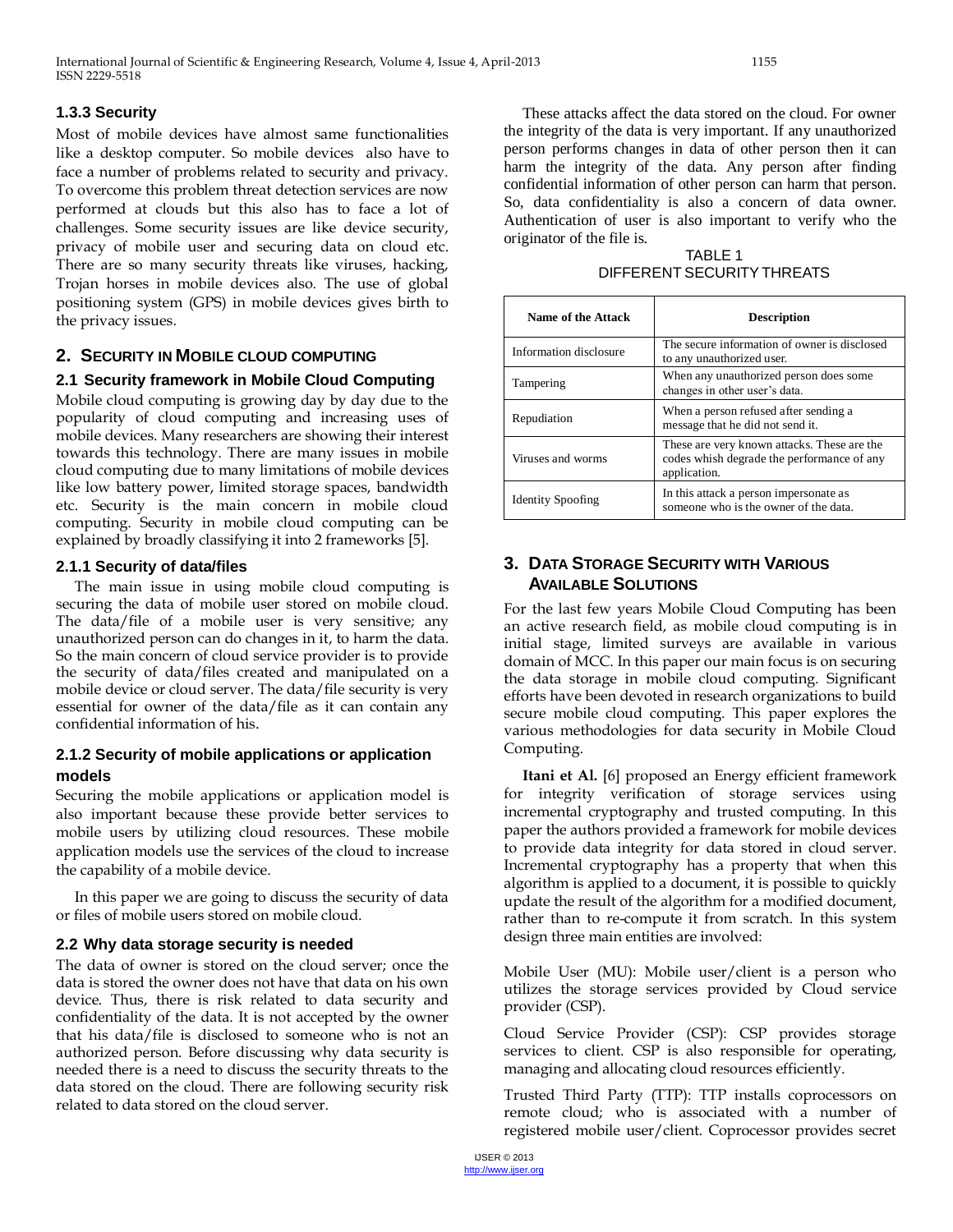key (SEK) to mobile user and is also responsible for generating message authentication code for mobile client.

There are a number of operations involved in this scheme shown by "Fig. 1":

1) Updating File on the Cloud: Before uploading file on cloud, mobile user is required to generate an

incremental Message Authentication Code (MACfile) using SEK.

 $\text{MACfile} = \sum_{k=1}^{n} \text{HMAC}(\text{Filek}, \text{SEK}).$  (1)

Where, n is total logical partitions of file and Filek is kth part of the file.

After generating MACfile, mobile client uploads the file on the cloud and stores MACfile on local storage.

2) Inserting or deleting a block: At any time mobile client can insert (delete) a data block in file stored on cloud server. For this client sends request to CSP, in its response CSP sends requested file to mobile client as well as to trusted coprocessor (TCO) associated with that client. TCO generates MACtco and sends it to client to match this MAC generated by TCO (MACtco) with MAC stored in client's local storage (MACfile). If these two MAC matches , the client can perform insertion/deletion in the file and again computes MACfile with help of old MACfile, SEK and inserted/deleted block. For avoiding communication overhead only updated block is uploaded on cloud server.

3) Integrity Verification: At any time mobile client can verify the integrity of data stored on cloud server by sending request to cloud server, on receiving request cloud server sends file to TCO for integrity verification. TCO generates incremental authentication code and sends it to mobile client directly. Now mobile client compares this MACtco with stored MACfile to verify integrity. If these two matches then integrity is verified.



Fig 1: Communication between mobile client, Cloud Service Provider and Trusted Coprocessor [5]

Where,

(1): MC generate MACfile and stores MACfile in local memory

(2): MC uploads file on server

(3): CSP stores file on cloud

(4):MC sends request to CSP for performing insertion/deletion in the file

(5a): CSP sends requested file to MC

(5b): CSP forwards requested file to TCO

(6): TCO sends MACtco to MC directly

(7): MC compares MACfile and MACtco for verifying integrity

(8): MC insert/delete a block in file and computes MAC for that block

(9): MC uploads updated block on cloud

(10): CSP stores updated file.

**Jia et al.** [7] provide a secure data service mechanism through Identity based proxy re-encryption. This mechanism provides confidentiality and fine grained access control for data stored in cloud by outsourcing data security management to mobile cloud in trusted way. The goal of this protocol is that only authorized persons/sharer can access the data while unauthorized sharer will learn nothing. Identity based encryption is that user encrypt the data through his identity (Id). This encryption scheme is based on bilinear pairing.

A bilinear map is e:  $G1 \times G2 \rightarrow GT$  where G1 and GT be cyclic multiplicative group with prime order q and g be generator of G1, having the properties of bilinearity, non degeneracy and computability. Proxy based re-encryption is used by mobile user to provide access control capability to cloud, which could grant access to an authorized users by transferring cipher text encrypted by data owner's identity to one with sharer's identity.

In this mechanism 3 entities are involved: Data owner (DO), Data Sharer (DS) and Cloud Servers (CSs). Both DO and DS utilize data storage service to store and retrieve file. CSs provide services to mobile clients.

This protocol has following phases:

1) Setup Phase: Here system master key(SEK) and system parameters are generated, where SEK is private to data owner.

2) Key Generation Phase: In this phase decryption key corresponding to user's identity (dkid) is generated by following equation: dkid=H1(Id)s where, Id $\in \{0,1\}^*$ , H1:  ${0,1}^* \rightarrow G1$  and s∈ Zq is randomly selected.

3) Encryption Phase: Here file F is divided into k blocks such that F=(n1,n2……..nk), for each block ni data owner performs encryption by:

 $\text{Ni}=(\text{gr},\text{n},\text{e}(\text{gs},\text{H1}(\text{ID})\text{r}))$  (2)

where, r∈Zp is randomly selected.

After implementing encryption of F, mobile user uploads encrypted file (EF)=(N1,N2............Nk) to cloud.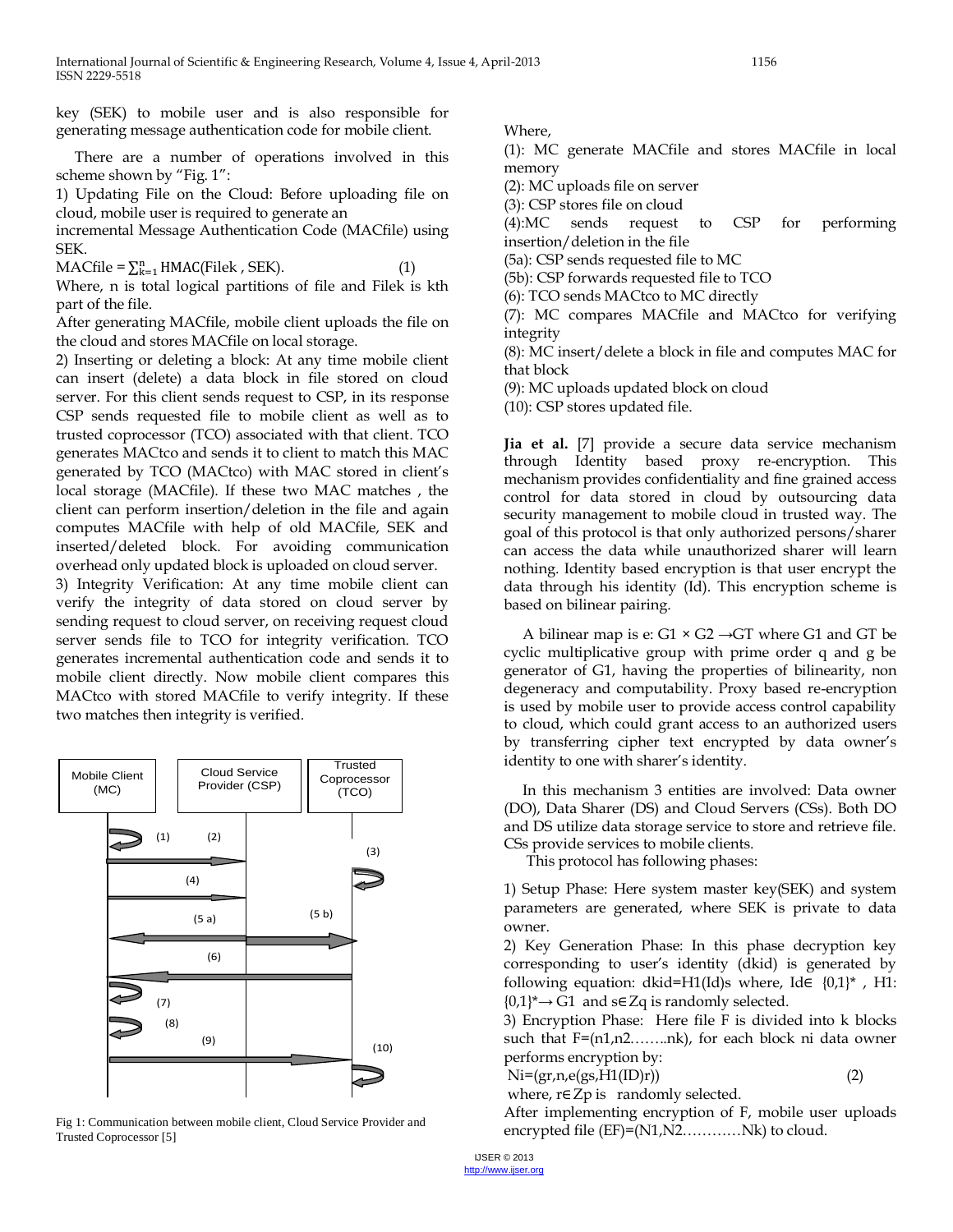4) Re-encryption Key Generation: On basis of SEKid generated in second phase and identity of Sharer (IDB), reencryption key of sharer (REK) is generated.

 $REK=(H1(IDA)-s, IBEIDB(X)).$  (3) where, X is randomly selected from GT and IBE is Identity based encryption.

5) Re-encryption phase: Re-encryption key is send to cloud for re-encryption phase. Here re-encryption cipher text  $C = (C1, C2, C3) = (gr, m. e (gr, H2(X)), IBEIDB(X))$ 

6) De-encryption phase: Sharer request cloud server for reencrypted file, cloud checks the re-encrypted key to sharer. If key existed, cloud server sends corresponding file to sharer. Now, sharer can decrypt the file without involvement of data owner. Where  $ni = \frac{c^2}{e(c_1, H_2(X))}$  By doing so sharer gets the entire file F=(n1,n2........nk).

7) Policy Updating: Mobile user may want to update the list of sharers, so he can update the list without retrieving and decrypting cipher text from cloud.

**Yang et al.** [8] provides provable data possession scheme of resource constrained mobile devices by using Diffie-Hellman key exchange, Bilinear mapping and Merkle Hash Tree (MHT). Provable Data Possession (PDP) scheme ensures confidentiality, privacy and integrity of mobile user's data stored on cloud. Diffie-Hellman key exchange is used to securely distribute symmetric key. A bilinear map is e: G1  $\times$  G2→GT where G1 and GT be cyclic multiplicative group with prime order q and g be generator of G1. Merkle Hash Tree (MHT) is constructed as binary tree where leaves in MHT are the hash value of authentic data. Verifier only needs to verify the root of the tree. There are 3 participants involved in this scheme:

Mobile end user/client: Mobile user has Trusted Platform Model (TPM) chip in mobile device to produce and store secret key. Mobile end user uses the services provided by cloud.

Trusted Party Auditor (TPA): TPA performs all encryption/decryption on behalf of mobile user.

Cloud Storage Service Provider (CSP): CSP provides storage services to client and also provide proof of data possession by any number of times whenever needed.

PDP schemes includes following phases:

1) Set-Up phase: It is assumed in this scheme that end user has already completed remote identification with TPA. In this phase firstly Diffie-Hellman scheme is used to exchange key between client and TPA. Client to TPA:  $g$ ,  $g\alpha$ . TPA to Client:  $g\beta$ .

Now client and TPA shares a symmetric key gαβ. Client encrypt the file with this key and sends it to TPA. TPA generates a combination of symmetric key (ek,dk) for encryption and decryption respectively. Now TPA encrypt file F under ek and calculate the hash value of root of MHT  $(H(R))$ . TPA sends  $H(R)$  and dk to client encrypted with shared key gαβ. Client signs  $H(R)$  with private key (SK) to get  $Sigsk(H(R)) = (H(R))\alpha$  and sends it to TPA. TPA sends

{ Sigsk(H(R)), F<sub>1</sub> $\varphi$ } to CSP. Here, F<sup> $'$ </sup>={mi},  $\varphi$ ={ $\varphi$ i}={H(mi)} umiβ where  $1 ≤ i ≤ N$ , u is randomly chosen from G1 and mi is ith chunk of file.

2) Integrity Verification: A client or TPA may send a challenge to CSP for integrity verification. According to challenge (chal) CSP performs verification and sends it back to TPA, TPA after verifying proof sends result to client. In this phase TPA sends server a challenge chal={i,vi}, where 1 ≤i ≤  $c$ , c is random number in the set {1,N} to constitute sequence subset I for each i∈I, vi∈Zp is randomly selected. After receiving chal CSP perform verification by generating proof={ $\mu$ , ω,[H(mi), Ωi],Sigsk(H(R))}, where Ωi is additional information used for rebuilding the root H(R) of MHT.

 $μ = \sum_{i=1}^{c} vi$  mi ∈Zp and ω=  $\prod_{i=0}^{c} \sigma iv$  ∈Gi are computed by CSP as part of proof.

After receiving proof TPA performs verification by testing these two equations:

$$
E(Sigsk(H(R)), g) \stackrel{?}{=} e(H(R), ga) \text{ and } \tag{4}
$$

e(ω, gα) ?  $=$  e(Π(H(mi)vi) uμ, gαβ) (5)

If these two equations are equal then it will return true; otherwise false and result is sends back to client.

3) File retrieval: For retrieving a file client and TPA needs to negotiate a symmetric session key ks through Diffie-Hellman. Client sends request for file F to TPA along with decryption key dk encrypted by ks. Now TPA request for file F to CSP;CSP send the file to TPA. Then TPA decrypt the encrypted file F under decryption key dk and sends the file F to end user through secure communication channel.

**Zhou et Al.** [9] proposed a scheme for efficient and secure data storage operations by introducing the concepts of Privacy Preserving Cipher text Policy Attribute Based Encryption (PP-CP-ABE) and Attribute Based Data Storage (ABDS) system. Through PP-CP-ABE lightweight devices can securely outsource encryption/decryption operations to Cloud Service Provider (CSP). The entities involved in this scheme are:

Data Owner (DO): A DO can be a wireless mobile device or a sensor which uses the storage service of cloud.

Trust Authority (TA): TA is responsible for distributing cryptographic keys and is very trusted.

Encryption Service Provider (ESP): ESP encrypts the file of data owner without knowing the actual encryption key. In this scheme encryption operations are offloaded to ESP.

Decryption Service Provider (DSP): DSP provides decryption service to data owner. DSP does not have any information about actual content.

Storage Service Provider (SSP): SSP provides storage services to clients; before uploading file on cloud, file is encrypted by ESP.

The system model of this scheme is shown in "Fig. 2".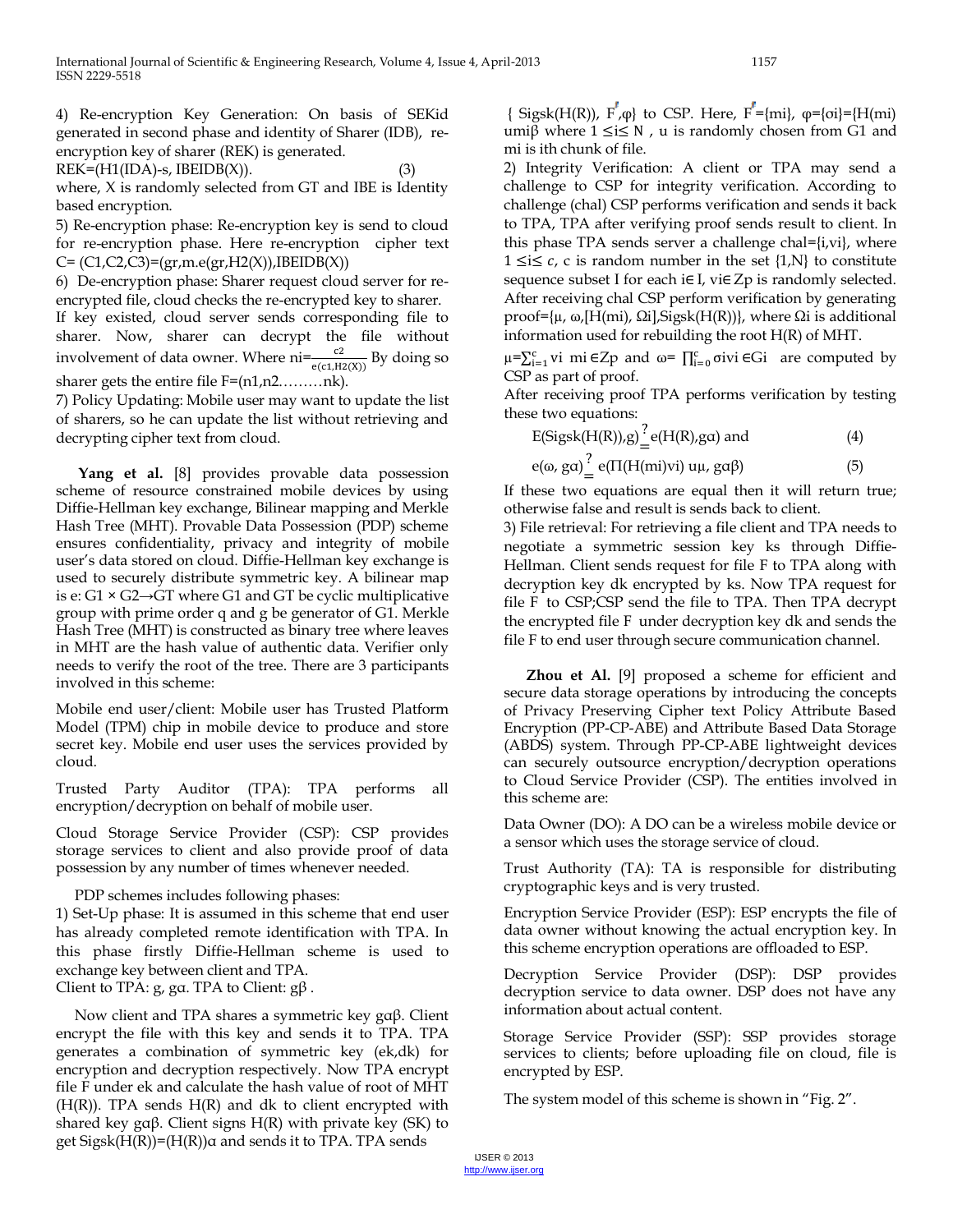

Fig. 2: System architecture

In this scheme following phases are involved:

1) Setup and Key Generation Phase: Trusted authority first chooses bilinear map e: G0× G0→G1 of prime order p having generator g for setting up PP-CP-ABE. Public parameters are:

PK={G0, g, h=gβ, f=g1/β, e(g, g)α}.

Where,  $\alpha$ ,  $\beta$  are randomly selected  $\alpha$ ,  $\beta \in Zp$ . Master Key MK =  $(\beta, g\alpha)$  is only known to TA. Every user is required to register to TA, who authenticates user's attributes and generate private key for user by using a set of attributes S assigned to user as input. An attribute can be any descriptive string, which defines, classifies or annotates the user, to which it is assigned. Private Key (SK) is generated by following equation:

 $SK = \{ D = g(\alpha+r)/\beta : \forall j \in S : Dj = gr \times H(j)ri; D'j = grj \}.$ 

Where, r∈ZP and rj∈ZP are randomly selected for each attribute j ∈S. TA sends SK to Data Owner through a secure channel.

2) Encryption Phase: DO defined a policy tree T=TESP  $\wedge$ TDO to outsource encryption where,  $\wedge$  is logical AND operator and TESP , TDO are two subtrees. TESP is data access policy by ESP and TDO is data access policy controlled by DO. TDO is small in size, it can be a subtree with just one attribute. If TDO has 1 attribute then DO may specify an 1-degree polynomial  $qR(x)$  and sets  $s = qR(0)$ ,  $s1 =$  $qR(1)$  and  $s2 = qR(2)$ . DO sends  $\{s1, \text{TEST}\}\)$  to ESP.

Now, ESP generates cipher text:

CTESP =  $\{\forall y \in \text{YESP} : Cy = gqv(0), C'y = H(atty)qy(0)\}.$ Where, YESP is set of leaf nodes in TESP.

 $\forall x \in \text{TEST}$ , a polynomial of degree dx = kx-1 is randomly chooses where kx is secret sharing threshold and  $qx(0)=qparent(x)(index(x)).$ 

At the meantime, DO computes CTDO =  $\{ \forall y \in Y2 : Cy =$ gqy(0),  $C'y = H(att(y))qy(0)$ ,  $\hat{C} = M e(g, g)$  and  $C = hs$ , where M is the message. DO sends  $\{CTDO, C, \hat{C} \}$  to ESP. After receiving message from DO, ESP generates Cipher Text CT={T = TESP ^ TDO;  $\hat{C}$  = M e(g, g)as; C = hs;  $\forall y \in$ YESP U YDO :  $Cy = gqy(0)$ ,  $Cy = H(att(y))qy(0)$  and sends CT to SSP.

3) Decryption Phase: DO first blind its private key as

SKblind = { $Dt = gt(\alpha+r)/\beta$ , $\forall$  j $\in$ S :  $D$ j = gr . H(j)rj, $D$ <sup>'</sup>j=grj }. where, t∈ZP and Dt =  $gt(α+r)/β$ . DO first checks whether its attributes satisfy the access policy tree, if yes then DO sends SKblind to DSP and request to SSP for the encrypted file.

Now, SSP sends  $CT = \{ T; C = hs; \forall y \in Y1 U Y2 : Cy = ... \}$  $g q y(0)$ ,  $Cy = H(at t(y)) q y(0)$  where,  $CT$  is subset of  $CT$ .

After receiving SKblind and CT ; DSP performs decryption on the encrypted file and sends it to DO. Now, DO recover the actual message M.

## **4. PROPOSED SCHEME**

The mechanism provided by Zhinbin Zhou and Dijiang Huang works for data confidentiality and access control but could not work well for data integrity, which is also an important security requirement in the cloud. W. Itani, A. Kayssi, A. Chehab provided their mechanism which works for data integrity and is an accepted mechanism. So, our proposed scheme incorporates these two mechanism for providing confidentiality, access control as well as integrity to data. In this proposed scheme Trusted Authority (TA); who provides key to Data Owner (DO), generates an incremental message authentication code (MAC) of the file; provided by DO. Now, when DO request Storage Service Provider (SSP) for a file then after performing access policy, encrypted file is send to Decryption Service Provider (DSP). DSP sends this file to DO as well as to trusted authority. Now TP again generates MAC of this received file and check it for equality with previous MAC stored. If these two MACs are same then integrity of file is verified and result is transferred to DO.

# **5 CONCLUSION**

The concept of cloud computing provides a great opportunity to users to utilize their services by on-demand basis. The requirement of mobility in cloud computing gave birth to Mobile cloud computing. MCC provides more possibilities for access services in convenient manner. It is expected that after some years a number of mobile users will going to use cloud computing on their mobile devices.

There are many issues in mobile cloud computing due to limitations of mobile devices. Security is the main concern in mobile cloud computing. In Mobile Cloud Computing data of owner is stored on the cloud, which is not secured.

This paper has provided the description about the basics of Mobile Cloud Computing and issues associated with it. Mainly it discussed about security of data stored in cloud and importance of data security. This paper has explored a number of mechanisms for providing data security so that Mobile Cloud Computing can be widely accepted by a number of users in future. It also proposed a mechanism to provide confidentiality, access control as well as integrity to mobile users.

IJSER © 2013 http://www.ijser.org